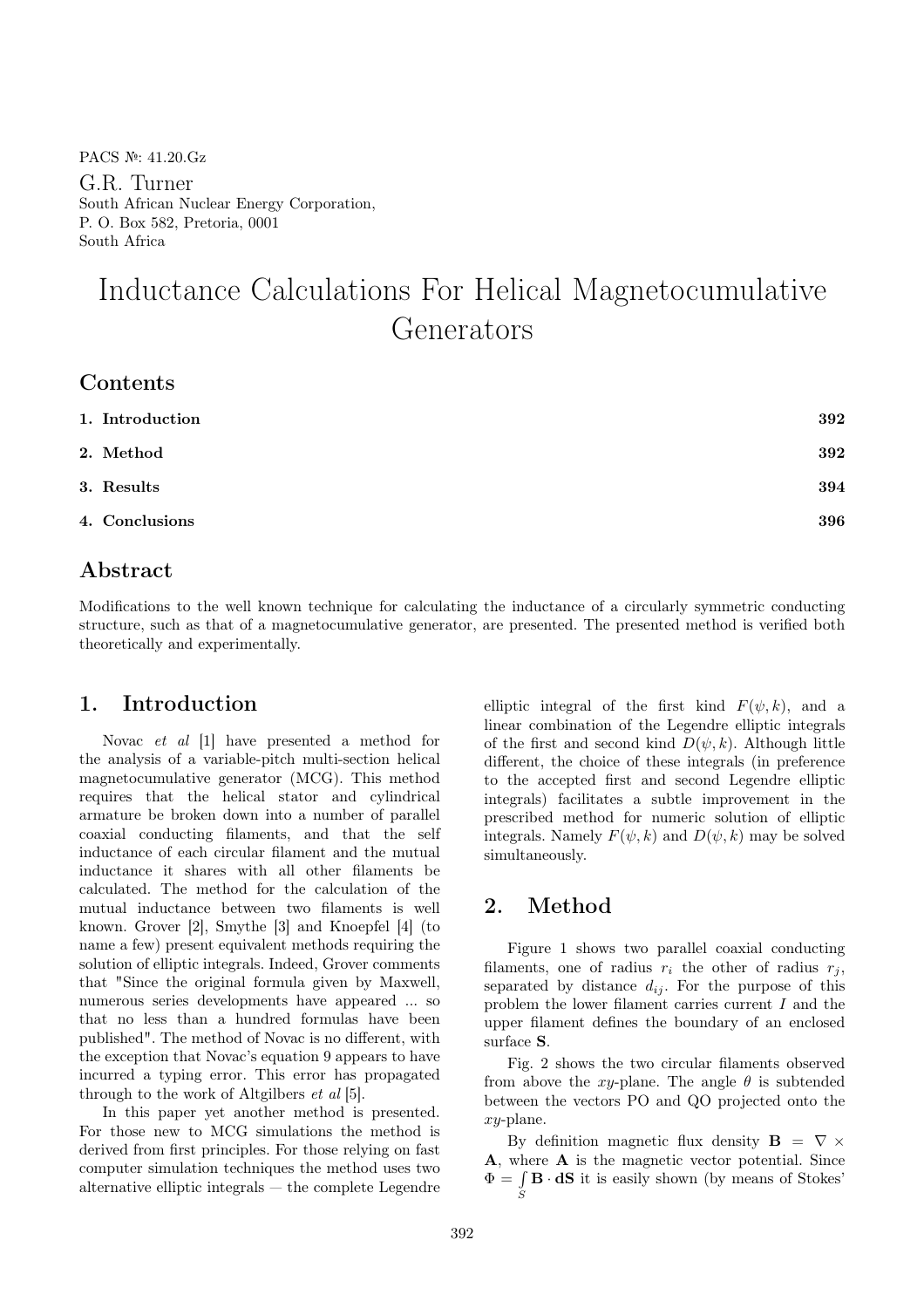

Fig. 1. Two conducting filaments, radius  $r_i$  and  $r_j$ , centred on the z-axis and separated by distance  $d_{ij}$ .



Fig. 2. The two conducting filaments, radius  $r_i$  and  $r_j$ , viewed from above the xy-plane.

theorem) that:

$$
\Phi = \oint \mathbf{A} \cdot \mathbf{dl} \tag{1}
$$

where  $\Phi$  is the total magnetic flux (due to current I flowing in the lower filament) coupled to the surface S (bounded by the upper filament), and:

$$
\mathbf{dl} = r_j d\theta \mathbf{a}_{\theta} \tag{2}
$$

where  $a_{\theta}$  is the unit vector in the  $\theta$  direction. Since the current through the lower filament is by definition a line current, then:

$$
\mathbf{A} = \frac{\mu_0}{4\pi} \oint \frac{I \mathbf{dl}}{r} \tag{3}
$$

where in this case:

$$
\mathbf{dl} = r_i d\theta \mathbf{a}_{\theta} \tag{4}
$$

 $\mu_0$  is the magnetic permeability of free space and r is the scalar distance between the current element Idl (point P on the lower filament) and that point at which the magnetic vector potential **A** is determined (point Q on the upper filament). Hence:

$$
r = |P - Q| = \sqrt{d_{ij}^2 + r_i^2 + r_j^2 - 2r_i r_j \cos \theta}.
$$
 (5)

The contribution to the magnetic vector potential A at the point Q (in the  $a_{\theta}$  direction) as the point P is moved around the lower filament, is proportional to  $\cos \theta$ . Consequently, from (3) and (5):

$$
\mathbf{A} = \frac{\mu_0 I r_i}{4\pi} \int_{\theta=0}^{\theta=2\pi} \frac{\cos\theta d\theta \mathbf{a}_{\theta}}{\sqrt{d_{ij}^2 + r_i^2 + r_j^2 - 2r_i r_j \cos\theta}}.
$$
 (6)

Letting  $\theta = 2\alpha$  and substituting  $\cos(2\alpha) = 1-2\sin^2\alpha$ into  $(6)$ :

$$
\mathbf{A} = \frac{\mu_0 Ir_i}{4\pi} \times \int_{\theta=0}^{\theta=2\pi} \frac{(1-2\sin^2\alpha)2d\alpha a_\theta}{\sqrt{(d_{ij}^2 + (r_i - r_j)^2) + 4r_i r_j \sin^2\alpha}}. (7)
$$

Substituting  $\sin^2 \alpha + \cos^2 = 1$  into (7):

$$
\mathbf{A} = \frac{\mu_0 Ir_i}{2\pi \sqrt{d_{ij}^2 + (r_i - r_j)^2}} \times \int_{\alpha=0}^{\alpha=\pi} \frac{(1 - 2\sin^2 \alpha) d\alpha \mathbf{a}_{\theta}}{\sqrt{\cos^2 \alpha + k_c^2 \sin^2 \alpha}} \quad (8)
$$

where:

$$
k_c^2 = \frac{d_{ij}^2 + (r_i + r_j)^2}{d_{ij}^2 + (r_i - r_j)^2}.
$$
 (9)

The integrand of (8) is a symmetric function. Hence:

$$
\mathbf{A} = \frac{\mu_0 Ir_i}{\pi \sqrt{d_{ij}^2 + (r_i - r_j)^2}} \times \int_{\alpha=0}^{\alpha=\pi/2} \frac{(1 - 2\sin^2 \alpha) d\alpha \mathbf{a}_{\theta}}{\sqrt{\cos^2 \alpha + k_c^2 \sin^2 \alpha}}.
$$
 (10)

The magnetic vector potential A, calculated at the point Q, is independent of the absolute position of the points  $P$  and  $Q$  over the  $xy$ -plane, depending only on the *relative* angle  $\theta$  subtended between the two points and the origin. Consequently the magnitude of magnetic vector potential  $A$  is constant around the

"Electromagnetic Phenomena", V.3, №3 (11), 2003 393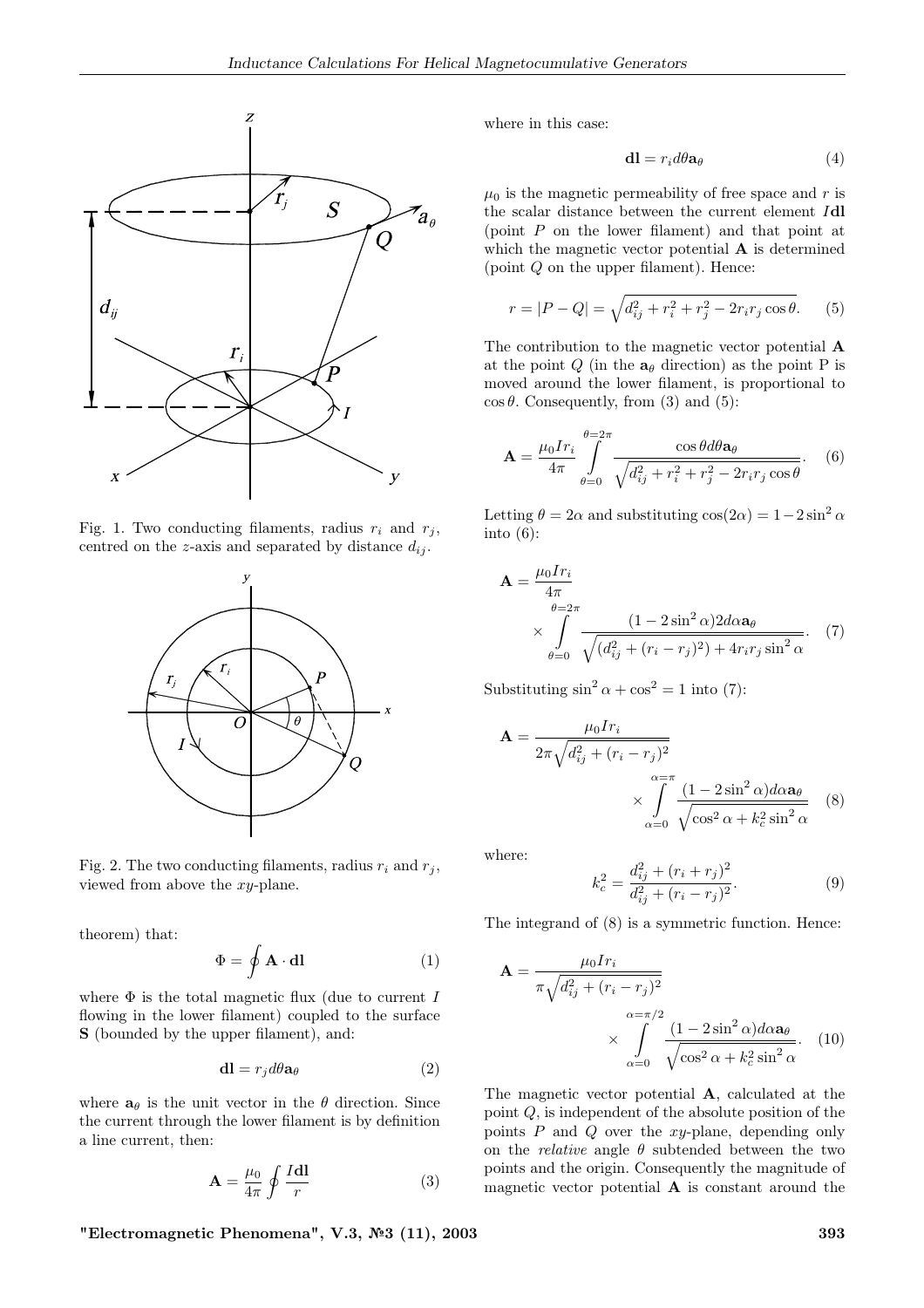circular path defined by the upper filament. Hence, from  $(1)$ :

$$
\Phi = \mathbf{A} \cdot \int_{\psi=0}^{\psi=2\pi} r_j d\theta \mathbf{a}_{\theta} = 2\pi r_j (\mathbf{A} \cdot \mathbf{a}_{\theta}). \tag{11}
$$

Since by definition  $M_{ij} = \Phi_j/I_i$ , where  $M_{ij}$  is the mutual inductance between the  $i<sup>th</sup>$  and  $j<sup>th</sup>$  filament, then from  $(10)$  and  $(11)$ :

$$
M_{ij} = \frac{2\mu_0 r_i r_j}{\sqrt{d_{ij}^2 + (r_i - r_j)^2}} \left(\int_{\alpha=0}^{\alpha=\pi/2} \frac{d\alpha}{\sqrt{\cos^2 \alpha + k_c^2 \sin^2 \alpha}} - 2 \int_{\alpha=0}^{\alpha=\pi/2} \frac{\sin^2 \alpha \cdot d\alpha}{\sqrt{\cos^2 \alpha + k_c^2 \sin^2 \alpha}}\right).
$$
 (12)

The first integral term in (12) is the Legendre elliptic integral of the first kind, denoted  $F(\phi, k)$ , where  $k^2 = 1 - k_c^2$ . The integral is performed between 0 and  $\pi/2$  and is consequently termed the *complete elliptic* integral of the first kind. The second integral term is a linear combination of the complete elliptic integrals of the *first and second kind*, denoted  $D(\phi, k)$ . These elliptic integrals cannot be solved analytically and must be solved numerically. Press et al [6], as cited by Novac, present an algorithm for the solution to the complete elliptic integral of any kind, denoted  $cell(k_c, p, a, b)$ . Consequently, from equation 12:

$$
M_{ij} = \frac{2\mu_0 r_i r_j}{\sqrt{d_{ij}^2 + (r_i - r_j)^2}} \times \left( F\left(\frac{\pi}{2}, k\right) - 2D\left(\frac{\pi}{2}, k\right) \right) \tag{13}
$$

where according to Press:

$$
F\left(\frac{\pi}{2}, k\right) = cel(k_c, 1, 1, 1),
$$
  
\n
$$
D\left(\frac{\pi}{2}, k\right) = cel(k_c, 1, 0, 1).
$$
\n(14)

Due to the similarity in coefficients a computer code derived from Press was constructed whereby  $cel(k_c, 1, 1, 1)$  and  $cel(k_c, 1, 0, 1)$  could be solved for simultaneously.

#### 3. Results

Although the above formulation was intended for use with more complicated structures of non-linear pitch, it was decided that (13) would be verified by means of comparison to two simple N-turn inductors of circular cross-section, namely a simple solenoid and a pancake coil. These two inductors were chosen specifically due to the abundance of pocket-book type inductance calculations to which equation (13)

can be compared. Each turn of the inductor was approximated as one filament. The EMF V measured across an inductor comprised of N series connected filaments is the sum of the EMF due to each filament, where the EMF across each filament is the sum of the EMF due to a particular filament's self and mutual inductance components. Hence:

$$
V = \sum_{i=1}^{i=N} \sum_{j=1}^{j=N} \left( M_{ij} \frac{dI_j}{dt} \right).
$$
 (15)

However, since current  $I$  flows through all filaments:

$$
V = \left(\sum_{i=1}^{i=N} \sum_{j=1}^{j=N} M_{ij}\right) \frac{dI}{dt}.
$$
 (16)

The self inductance L of the complete inductor is therefore:

$$
L = \sum_{i=1}^{i=N} \sum_{j=1}^{j=N} M_{ij}.
$$
 (17)

Note:  $M_{ij}$ , where  $i = j$ , is simply the self inductance of the filament, where  $M_{ij(i=j)}$  of the i<sup>th</sup> filament was calculated using Grover's equation:

$$
M_{ij(i=j)} = \mu_0 r_i \ln \left( \frac{8r_i}{r_c} - 1.75 \right) \tag{18}
$$

where  $r_c$ , the radius of a filament, was set to  $0.4l/N$ , which, for a solenoid of length  $l$ , took into account space between windings for insulation. All units are SI.

The self inductance of an N-turn solenoid, length l, radius  $r$ , was calculated using Kaufman's equation [7]:

$$
L = 3.94 \times 10^{-5} \frac{r^2 N^2}{(9r + 10l)}\tag{19}
$$

where in this case  $r = r_i = r_j$ . Fig. 3 shows a plot of equations (17) and (19) as a function of the number of turns N between  $N = 150$  and  $N = 250$ , The solenoid radius and winding pitch were arbitrarily set to 20 mm and 0.7 mm respectively.

Since the inductance of a solenoid is approximately proportional to  $N^2/l$ , and in this particular case N is proportional to l (since the winding pitch is constant), L is expected to increase linearly with increased number of turns. This is as indicated by figure 3 for both equations (17) and (19).

The second inductor examined was the spiral or pancake coil. The pancake coil is, as its name suggests, a flat spiral of wire, wound one turn over the next, starting at initial radius  $r_a$  and ending at final radius  $r<sub>b</sub>$ . The inductance of the pancake coil was again calculated using Kaufman's equation:

$$
L = 3.94 \times 10^{-5} \frac{(r_b + r_a)N^2}{\left(16 + 44\left(\frac{r_b - r_a}{r_b + r_a}\right)\right)}.
$$
 (20)

394 "Электромагнитные Явления", Т.3, №3 (11), 2003 г.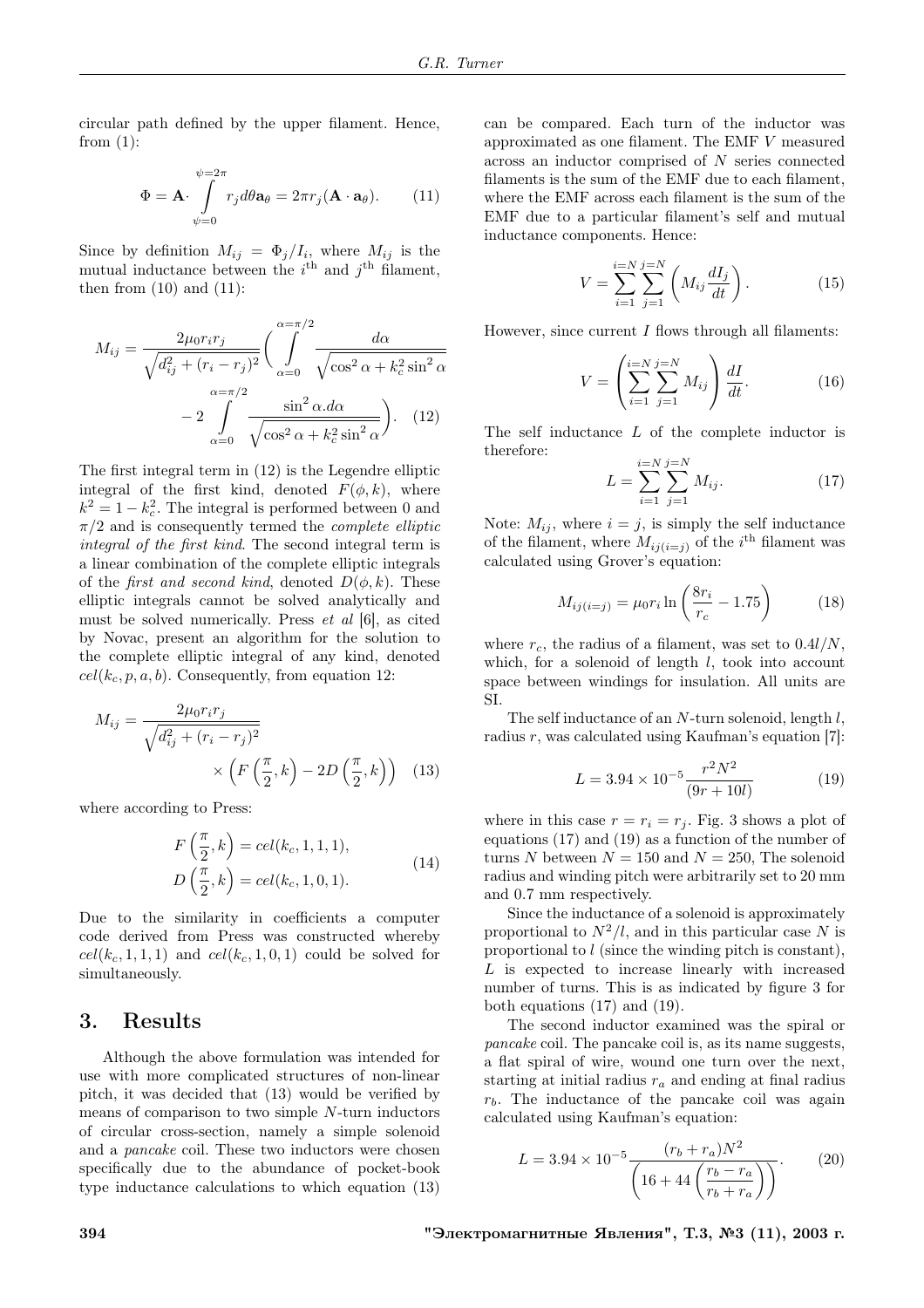

Fig. 3. Self inductance of a simple solenoid calculated using equations (17) and (19), as a function of number of turns.



Fig. 4. Self inductance of a pancake coil calculated using equations (17) and (20), as a function of number of turns.

Since equation (13) is intended for use with filaments of varying radial (as well as lateral) spacing, the selfinductance of a spiral coil was modelled similarly to the simple solenoid, and compared to equation (20). Fig. 4 shows a plot of equations  $(17)$  and  $(20)$  as a function of the number of turns N between  $N = 20$ and  $N = 100$ . Each turn was again approximated by a single filament. The filament spacing was set to 1 mm,

Table 1. Measurement and calculation of the self inductance of a conical inductor as a function of the number of turns.

| Number of<br>turns $(N)$ | Measured<br>Inductance<br>$(\mu H)$ | Calculate<br>Inductance<br>$(\mu H)$ |
|--------------------------|-------------------------------------|--------------------------------------|
| 80                       | 21                                  | 20.6                                 |
| 120                      | 63                                  | 61.8                                 |
| 160                      | 139                                 | 137.8                                |
| 200                      | 258                                 | 259.3                                |
| 240                      | 437                                 | 436.9                                |
| 280                      | 678                                 | 681.3                                |
| 320                      | 999                                 | 1000.3                               |

and the initial radius  $r_a$  was set to 20 mm.

To further facilitate the verification of the above method a comparison was made to data collected from a conical coil, manufactured from 0.4 mm diameter enamelled copper wire wound over a wooden mandrel. The conical mandrel, half-angle  $15^0$ , length  $120$  mm, was turned to size on a lathe. A perfect point could not be formed at the apex of the cone due to the limited strength of the wood from which the mandrel was turned. Consequently the radius of the first turn was restricted to 1.2 mm. The final radius of the cone, that is the radius of the 320<sup>th</sup> turn, was  $\sim$  33.5 mm. The inductance of the conical coil was measured using a digital RCL meter at a frequency of 100 Hz, between 80 and 320 turns, at intervals of 40 turns. Table 1 shows the measured and calculated inductance values as a function of number of turns.

Figure 5 shows a plot of the calculated inductance as a function of number of turns for the conical inductor. The measured data points from Table 1 have been included. The maximum discrepancy between the predicted and measured values is 1.9 %. It is concluded, therefore, that the method presented for the calculation of the inductance of an arbitrary circularly symmetric conducting structure is reasonably accurate and reliable.

Note: The presented method requires an inductor or inductive structure (such as an MCG) to be broken down into a number of filaments. In the three cases considered, each winding was approximated as a single filament. This was considered acceptable since the current density through each turn of wire was assumed to be constant at a frequency as low as 100 Hz. However, at higher frequencies where the skin effect and the consequent non-uniform distribution of current through the windings is expected, each winding may be divided into a number of uniform